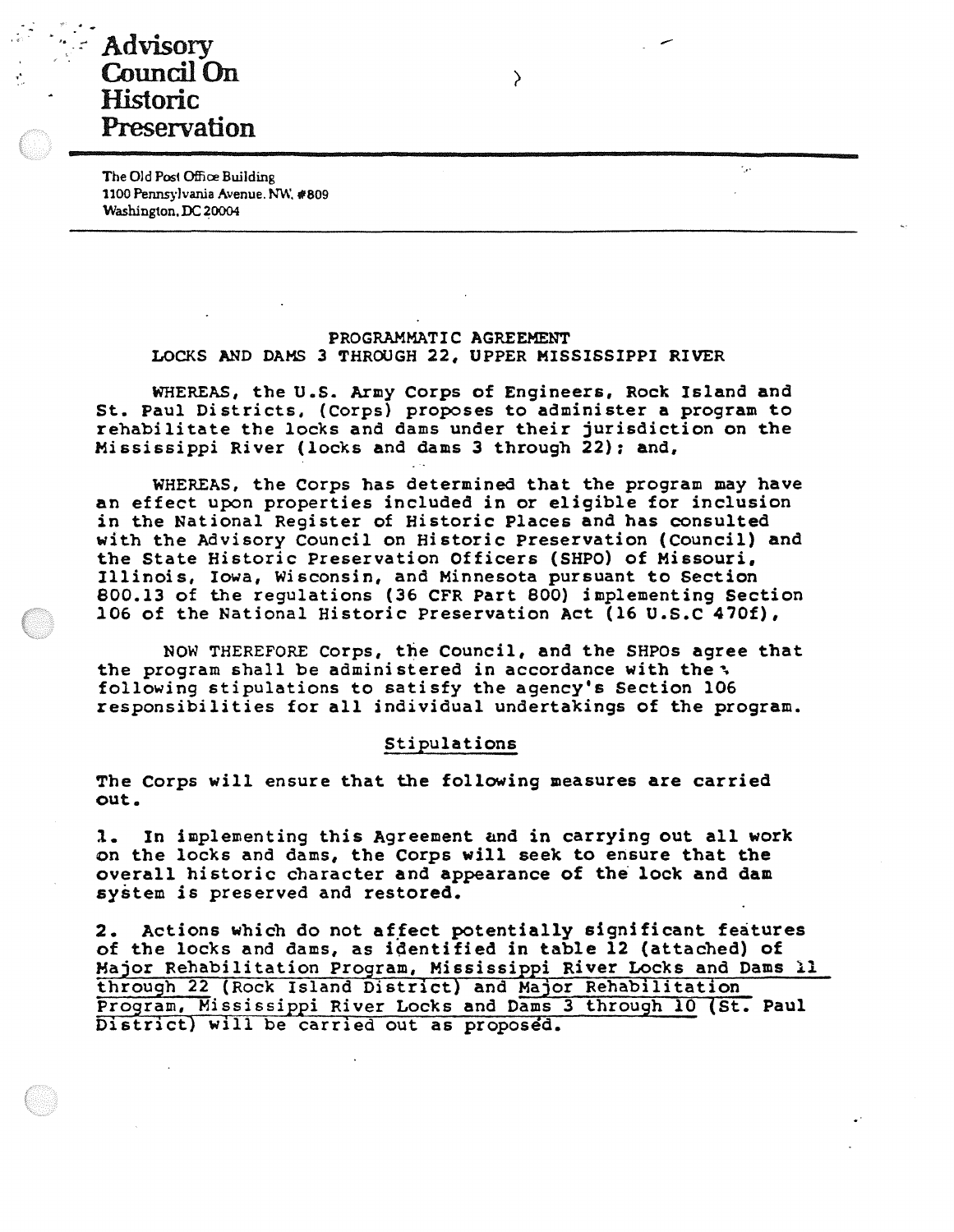3. Actions whic. may affect significant features, as identified in table 12, will be carried out as follows:

... ··" ,-

A. Where the Corps determines that work will be in accordance with the "Secretary of the Interior's Standards for Rehabilitation,<sup>\*</sup> the actions will be carried out. The Corps will maintain records of all work performed, which shall be open to inspection by the relevant SHPO, upon request, to verify that the "Standards" are being interpreted in a manner consistent with the policies of the SHPO.

B. Where the corps determines that work will not be in accordance with the "Secretary of the Interior's Standards for Rehabilitation", or where any guidewall extension; addition of lock structure; or removal, relocation or major alteration of . control stations are proposed, the Corps will consult with the relevant SHPO to determine an acceptable treatment. Where the Corps and the SHPO reach agreement, the Corps may proceed in accordance with the agreed upon treatment. Where the Corps and the SHPO cannot reach agreement, the Corps will notify the Council to obtain help in resolving the disagreement and may request the comments of the Council in accordance with 36 CFR Section 800.5(e)(6).

4. The Corps shall ensure that a record is made of locks and dams 3 through 22. The corps shall request the National Park Service (Historic American Engineering Record) to determine appropriate documentation for the locks. and dams. Prior to conducting any rehabilitation, the Corps shall ensure that documentation specified by the National Park Service is completed. Copies of the documentation of the locks and dams within each State's jurisdiction shall be provided to the relevant SHPO. Copies of the documentation of the locks and dams within~each Corps district shall be maintained in each district office of the Corps.

5. Rehabilitation work anticipated, but not yet planned,<br>including work at locks and dams 11, 14, and 19 (only the c. 1913 portion or lock and dam complex 19), will be reviewed by the Corps, the relevant SHPO, and the Council at the time planning begins. If the Corps, the SHPO, and the Council agree, such work may be carried out in accordance with the terms of this Agreement.

6. Nothing in this Agreement is intended to prevent the Corps, the SHPOs, or the Council from consulting more frequently or informally concerning any questions that may arise or on the progress of any projects falling under this Agreement.

..

-·-· ------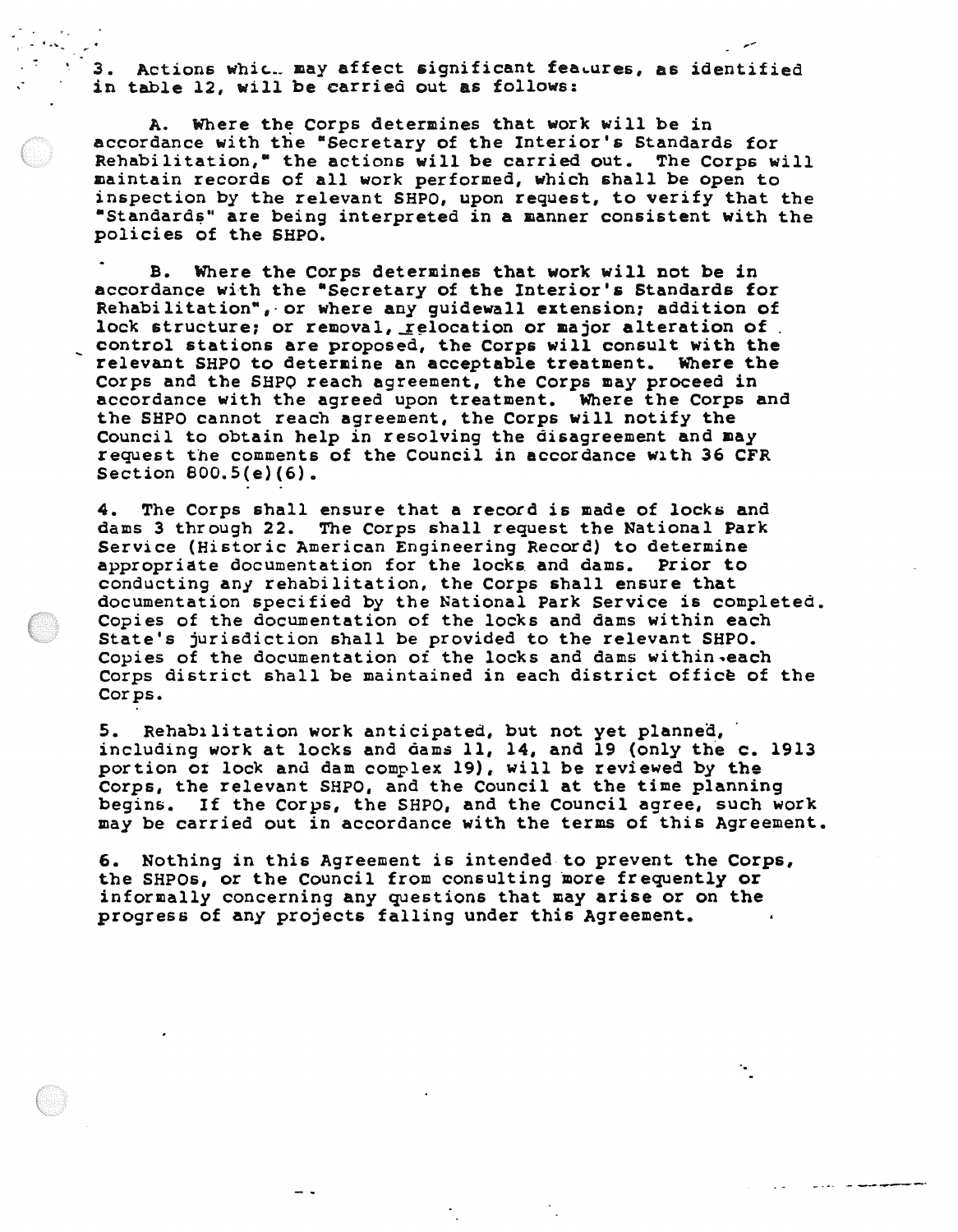Any of the signatories to this Agreement may request a 7. reconsiderations of its terms or revoke the Agreement upon written notice to the other signatories. In the event the Agreement is revoked or for other reasons is not implemented, the Corps will follow the procedures set out in 36 CFR Part 800 to obtain the Council's comments on individual undertakings of the program.

Execution of this Programmatic Agreement and carrying out its terms evidences that the Corps has satisfied its Section 106 responsibilities for all individual undertakings of the program.

(date) Chairman Advisory Council on Historic Preservation

(date) 24 fune 1987 District Engineer

Rock Island District Corps of Engineers

 $\cdot$  (date)/ $\tilde{\mathcal{L}}$ Distylet Engeleer Stepaul District Corps of Engineers

linois State Historic

reservation Officer

date Iowa State Historic

Preservation Officer

Una lischabal (date) 8/5/87

Minnesota State Historic Preservation Officer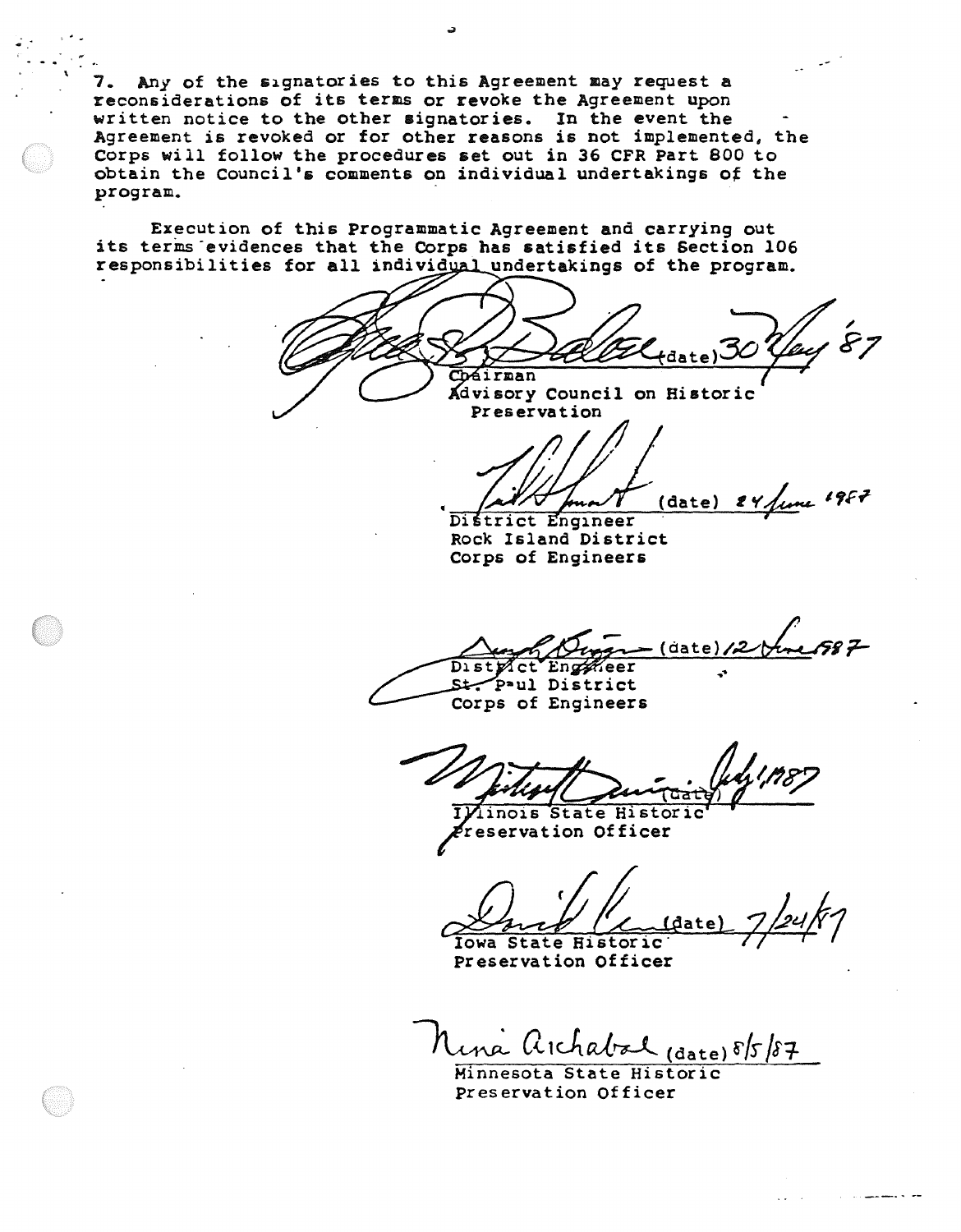Missouri State Historic<br>Preservation Officer<br>Preservation Officer

Wigconsin State Historic<br>Preservation Officer  $7.31/1007$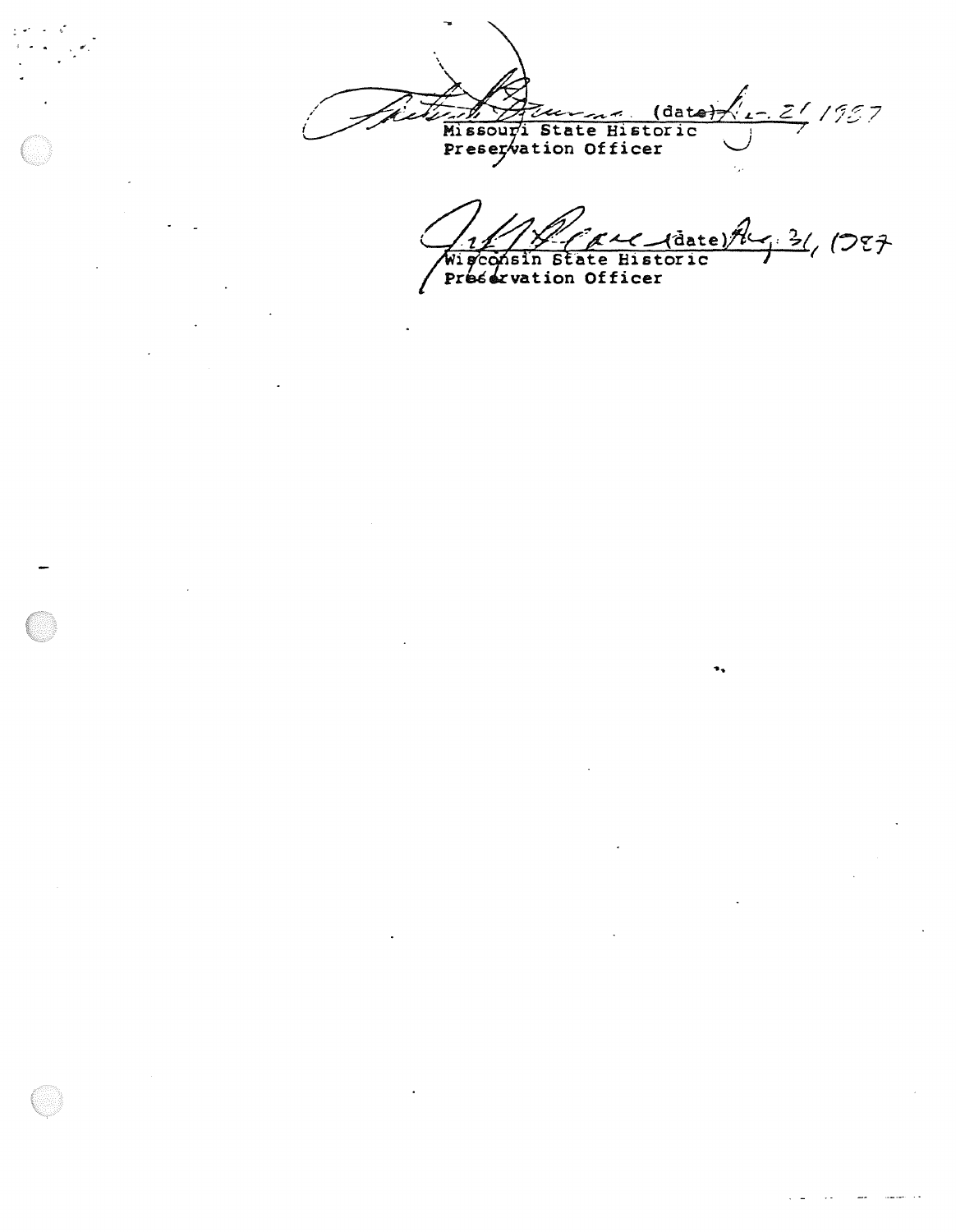#### **TABLE 12**

 $\sim$ 

 $\bar{\mathbf{r}}$ 

 $\bullet$ .

 $\mathbf{r}$ 

 $\ddot{\phantom{a}}$ 

 $\bullet$ 

 $\sim$ 

 $\ddot{\phantom{a}}$ 

 $\sim$  $\tilde{\bullet}$ 

# Impact Summary for Major Rehabilitation Actions<br>(een also table li)

|                                                  |                | Affect to                   |                                                    |                                                                  |                                                                                                                                                                                                                              |                                                                                           |
|--------------------------------------------------|----------------|-----------------------------|----------------------------------------------------|------------------------------------------------------------------|------------------------------------------------------------------------------------------------------------------------------------------------------------------------------------------------------------------------------|-------------------------------------------------------------------------------------------|
| <b>Action</b>                                    | Affect to Sig- | Potential                   | <b>Advorse</b>                                     |                                                                  |                                                                                                                                                                                                                              |                                                                                           |
|                                                  | aificant Pea.  | <b>NRNP Element</b>         | <b>Effect Criteria</b>                             | No Adverse Effects                                               | Compliance w/Sec'y Interior's Standards                                                                                                                                                                                      | Beneficial Effects                                                                        |
| Lockwalls, Guidewalls<br><b>Walking Surfaces</b> | <b>Tes</b>     | <b>Tes</b>                  | Potentially 1 and<br>3 for guidevall<br>extensions | All actions<br>except guidewall<br>extensions                    | Concrete and armor replacement will<br>essentially match existing conditions:<br>guidewall extension will match those<br>aiready in place at some locations and<br>will appear clearly different from<br>original lock walls | Except guidewall<br>extension, required<br>upkeep of structures                           |
| Main Lock Miter<br>Cates                         | Tea            | <b>Tes</b>                  | <b>None apply</b>                                  | All actions                                                      | Cleaning and pointing essentially as<br>ezieting                                                                                                                                                                             | Roaulred maintenance                                                                      |
| Lock Devatering<br>System                        | No             | No.                         | None apply                                         | <b>No offect</b>                                                 | Straight forward inapaction and repair<br>as existing/original                                                                                                                                                               | <b>Regulred maintenance</b>                                                               |
| Emergency/Auxiliary<br>Lock Miter Caten          | <b>No</b>      | No                          | None apply                                         | No effect                                                        | Straight forward inspection and repair<br>as existing/original                                                                                                                                                               | Required maintenance                                                                      |
| Main Lock Miter Cate<br>Machinery                | <b>Yes</b>     | Tee                         | None apply                                         | <b>New machinery on</b><br>lockwall will be a<br>minor intrusion | Wew machinery on top of lock wall will<br>only be showt 3 ft. high and visually<br>unobtrusive; replacement parts for 50-<br>yr.-old equipment cannot be obtained                                                            | Roguired maintenance<br>and removal of<br>machinery from flood<br>ausceptible pits        |
| Lock Tainter Valve<br><b>Hachinery</b>           | <b>Tes</b>     | <b>Tes</b>                  | <b>None apply</b>                                  | New machinery on<br>lockwall will be a<br>ainor intrusion        | New machinery on top of lock wall will<br>only be shout 3 ft. high and visually<br>unobtrusive; replacement parts for 50-<br>yr.-old equipment cannot be obtained                                                            | <b>Regulred</b> maintenance<br>and removal of<br>machinery from flood<br>susceptible pits |
| Mais Lock Outlet                                 | No.            | <b>No</b>                   | None apply                                         | <b>No effect</b>                                                 | Not required                                                                                                                                                                                                                 | Required resolution<br>of safety hazard                                                   |
| Lock Electrical<br><b>Equipment</b>              | No             | No                          | <b>None apply</b>                                  | <b>No offect</b>                                                 | Wot regulred; replacement parts<br>unavailable for 50-yr.-old equipment;<br>unobtruaive alteration                                                                                                                           | Reguired maintenance<br>to improve operation                                              |
| Dem Structure                                    | <b>Yes</b>     | one at L/D 15<br>and L/D 17 | None apply<br>77                                   | All actions                                                      | Repair, no overall appearance or<br>function changes                                                                                                                                                                         | Required maintenance                                                                      |

 $\ddot{\phantom{a}}$